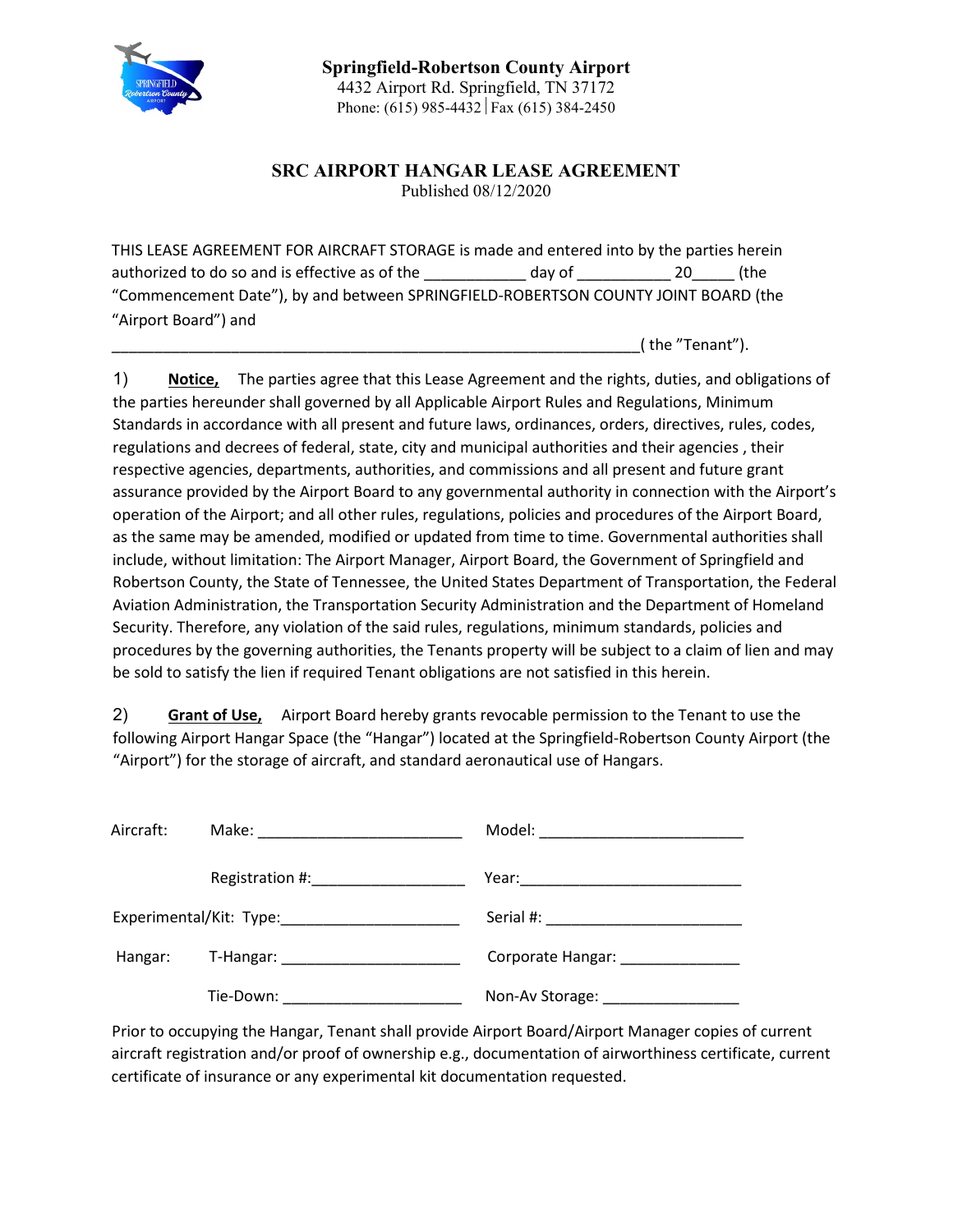

Tenant understands and agrees that, should Tenant cease to use the Hangar for storage of the above identified aircraft, or a substitute aircraft acceptable to the Airport Board/Manager of which Tenant is the majority owner/primary lessee, this Lease Agreement shall terminate regardless of any other provision herein. If at any time while the Tenant is in possession of the Hangar, the aircraft designated above is not flyable, the Tenant has an 18-month grace period to document that the aircraft is legally flyable for the class of aircraft as defined by the FAA. If the Tenant is working on an aircraft project or kit, the Tenant must show progress on the project, and there is a two-year deadline for completion of the project. Tenant may request a one-year extension in writing, to the Airport Board/Airport Manager. Any exceptions requested by the Tenant must be approved by the Airport Manager.

3) **Term of Use,** the term of this Lease Agreement ("Term") shall be on year to year basis, commencing on the date first written above and ending twelve months after the commencing date, unless earlier terminated as provided herein. Notwithstanding any other terms or provisions of this Lease Agreement, either the Airport Board/Manager or Tenant may terminate this Lease Agreement at any time by giving the other written notice of such termination not less than thirty (30) days prior to the termination date specified in such notice of termination upon termination of this Lease Agreement. Tenant shall remove all property and restore the Hangar Space/s covered by this Lease Agreement to the condition it was at the beginning of this Lease Agreement. Written notice not provided by the Tenant within Thirty (30) days of termination, Tenant will be charged one (1) month of rent. The Airport Board /Manager has the right to modify or amended Lease Agreement at any time without discrimination.

It is agreed that use of the aircraft Hangar is to be for standard aeronautical activities. Aeronautical uses are; storage of active aircraft, final assembly of aircraft under construction, non-commercial construction of amateur-built or kit-built aircraft, maintenance, repair, or refurbishment of aircraft, storage of aircraft handling equipment, e.g., tow bars, workbenches, tools, parts and materials used in the servicing, maintenance, repair or outfitting of such aircraft.

The leased Hangar is for general aviation related storage in compliance of the Minimum Standards of Aeronautical Activities under FAA Hangar policy. Under no circumstances shall Tenant engage in any commercial operations (including but not limited to any aeronautical service(s) provided to the public). Such service(s) are identified in the Springfield-Robertson County Airport Minimum Standards and Rules & Regulations. Tenant shall have no right to alter or modify the Hangar Space without the prior written consent of the Airport Board/Manager, which the Airport Board/ Manager may withhold in its sole discretion. Nothing contained in this Lease Agreement shall be construed to impose upon the Airport Board/Manager any duty or obligation to enforce any Applicable Rules and Regulations against any other person or entity, and the Airport Board shall not be liable to Tenant for violation of the same by any other person or entity, or the representatives, employees, agents, contractors or invitees of such person or entity.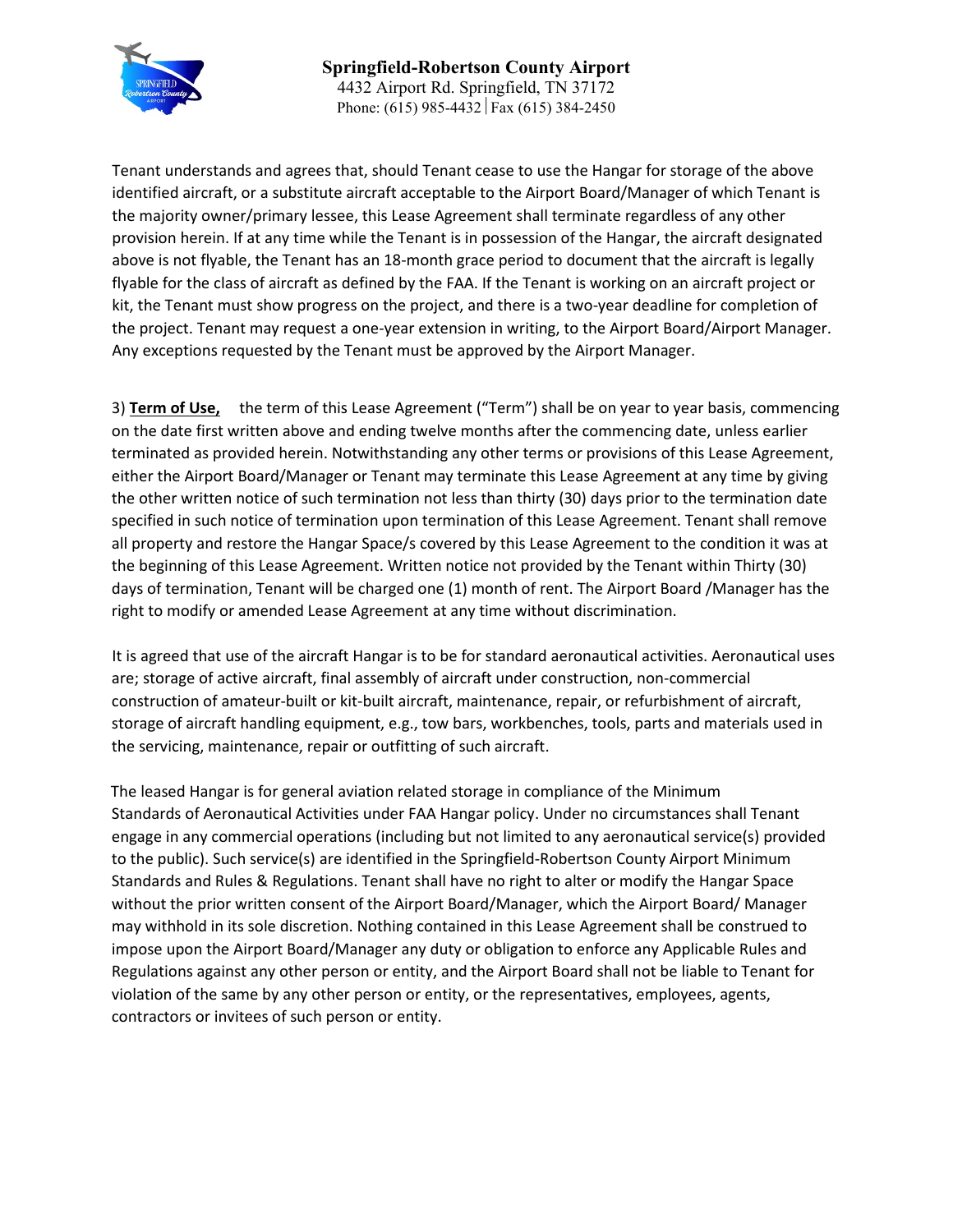

- 4) **Security,** The Tenant is responsible to ensure leased Hangar is properly secured when not present. Assigned keys to Hangar doors must not be changed however, Tenant may submit request to change locks, any request must be approved in writing to the Airport Manager and be given extra key or code to Hangar. The Airport Board/Manager shall have the right to enter the Hangar Space/s at any time without notice for emergency purposes, inspections, maintenance/repairs and determine whether Tenant is in compliance with the terms and conditions of this Lease Agreement and to preserve the overall safety and operation of the Airport.
- 5) **Monthly Rent,** Commencing on the Commencement Date. Tenant shall pay to the Airport Manager as representative for the Airport Board, during the one (1) year lease Term a monthly fee ("Monthly Fee") in the amount of \$\_\_\_\_\_\_\_\_\_\_\_\_\_\_\_\_ per month, in advance and/or without notice on the first day of each month of the Term. The Monthly Fee and any other amounts due from Tenant, shall be paid to the Airport Manager via check or electronic payment as prescribed by airport management. Tenant will incur a Twenty-Five Dollar (\$25.00) late Fee to payments received after the Tenth (10th) day of each month. Any adjustment to the Monthly Fee shall be effective thirty (30) days after notice to Tenant from the Airport Board/Manager of such adjustment. The Airport Board/Manager reserve the right to increase rent as necessary for hangar repairs, improvements, or energy costs. Additionally, an increase may be accessed each year determined by the Bureau of Labor and Statistics, Consumer Price Index annually to adjust for inflation or flat percentage no greater than four percent (4%) per year. Tenant is required to maintain a current credit/debit card on file for monthly payments and fees.

6) **Security Deposit,** Upon execution of this Lease Agreement. Tenant shall deposit with the Airport Board an amount (the "Security Deposit") of  $\frac{6}{5}$  500.00 due hereunder to be held by the Airport Board as security for the performance by Tenant of the terms of this Lease Agreement. The Security Deposit shall remain on deposit with the Airport Board for the term of the Lease Agreement, and in addition to any and all other remedies available to it hereunder or otherwise, the Airport Board shall have the right, at its sole option and at any time, to use the Security Deposit or any part thereof in whole or partial satisfaction of any amounts due to under the terms of this Lease Agreement within thirty (30) days after the termination of this Lease Agreement, the Airport Board/ Manager shall return the Security Deposit to Tenant, less any amounts then due from Tenant to the Airport Board/Manager under this Lease Agreement Tenant hereby waives any right to any interest which may be earned or accrued on the Security deposit during the Term and agrees that the Airport Board/Manager shall have no obligation to hold such Security Deposit in a segregated account and the Airport Board may commingle such Security Deposit with its other funds.

7) **Renewal,** At the termination of the aforesaid term, this Lease shall automatically continue on a year-to-year basis, until either party gives written notice of the intent to terminate the Lease Agreement, to the other party, at least 30 days prior to the termination date or any anniversary thereof. All terms and conditions of this Lease shall remain in full force and effect during the continuation of this Lease, except that the Lessor may increase the rent as previously mentioned above.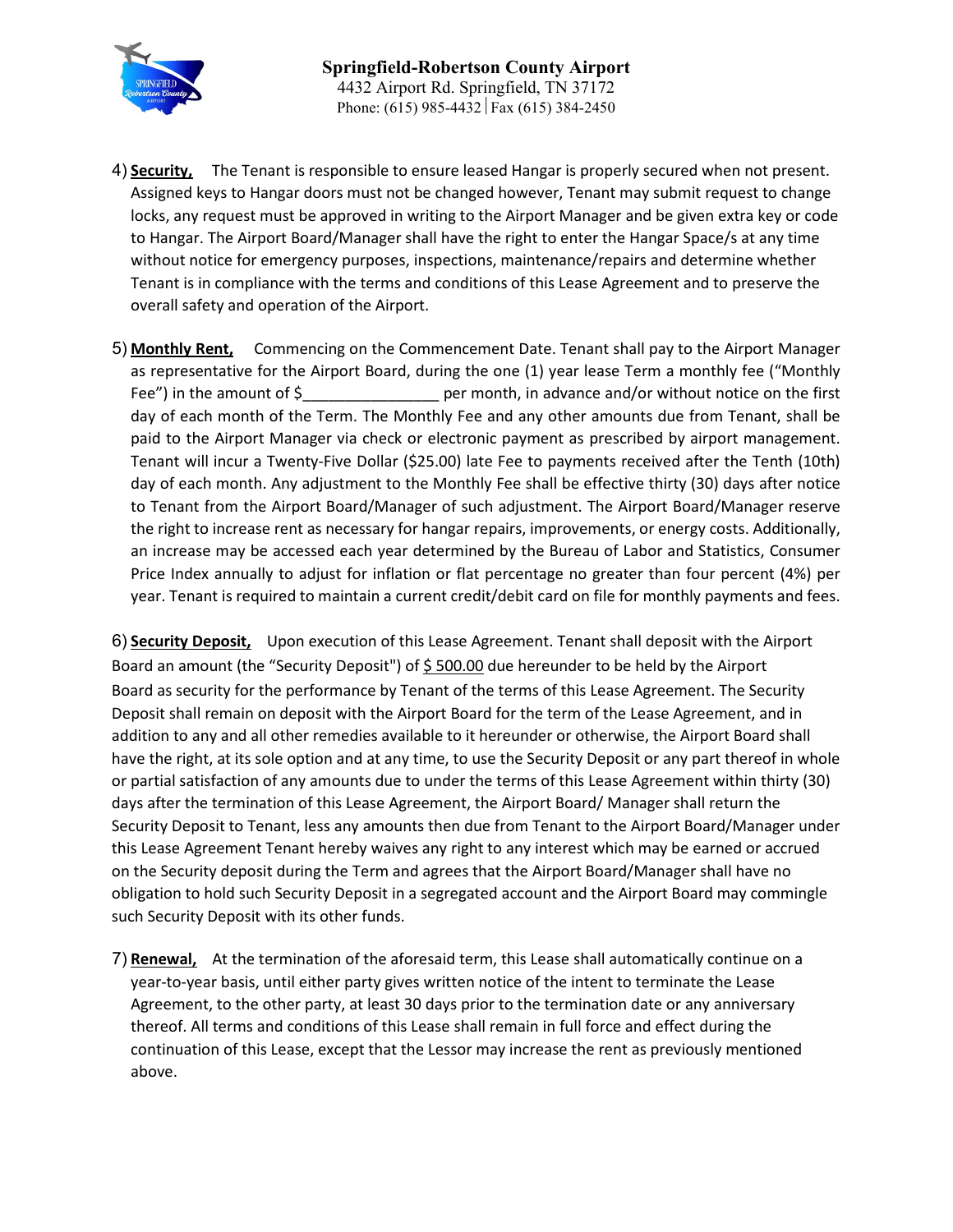

8) **Delinquency of Rent,** When any part of the rent or other charges due from Tenant remain unpaid for thirty (30) consecutive days, Airport Board/Manager shall be entitled to terminate the right of Tenant to use the hangar by sending to Tenant a Notice of Termination, at Tenant's last known address, and to the alternative address, if any, provided by Tenant and set forth herein, by mailing to the address provided and/or email. Tenant is required to update any or all contact information if changed during the duration of said lease.

(i) An itemized statement of the Airport Board's claim showing the sums due at the time of the notice and the date when the sums became due;

(ii) A statement that the Tenant's right to use the Hangar will terminate on a specified date (not less than thirty (30) days after the mailing of the notice) unless all sums due are paid by the Tenant prior to the specified date;

(iii) A notice that the Tenant may be denied access to the Hangar after the termination date if the sums are not paid, and that the Airport Board's lien may be imposed thereafter;

(iv) The name, street address and telephone number of the District whom the Tenant may contact to respond to the notice.

9) **Insurance,** During the Term hereof, Tenant shall maintain aircraft liability and property damage insurance, on an occurrence basis, in an amount of not less than One Million Dollars (\$1,000,000.00) per occurrence naming the Airport Board its commissioners, owners, officers and employees as additional insured. Tenant shall furnish to the Airport Board/Manager, prior to the Commencement Date, a certificate of insurance evidencing such insurance coverage, which certificate shall state that such insurance coverage may not be cancelled without at least thirty (30) days' prior written notice to the Airport Board/Manager, provided, however, that the Airport Board shall have the right to require Tenant to cause to be delivered a copy (certified by Tenant as a true, correct and complete copy) of each insurance policy required hereunder and the Airport Board/Manager shall not be limited to accepting a certificate of Insurance. The Airport Board shall have no responsibility or liability whatsoever for maintaining any insurance coverage relating to damage to the Aircraft or any other property of Tenant or any of its representatives, employees, agents. contractors or invitees or relating to injuries to any persons. It is the responsibility of the Tenant to update Airport Board/Manager of certificate of insurance prior to insurance expiration. Failure by the Tenant to provide certificate of insurance on an occurrence basis for the aircraft listed within fourteen (14) days of the expired certificate of insurance, Airport Board/Manager shall be entitled to terminate the right of Tenant to use the hangar by sending to Tenant a Notice of Termination, at Tenant's last known address, and to the alternative address, if any provided by Tenant and set forth herein, by mail and/or email containing the following:

(i) Failure by the Tenant to provide certificate of insurance on an occurrence basis for the aircraft listed under the terms and conditions of this Lease Agreement.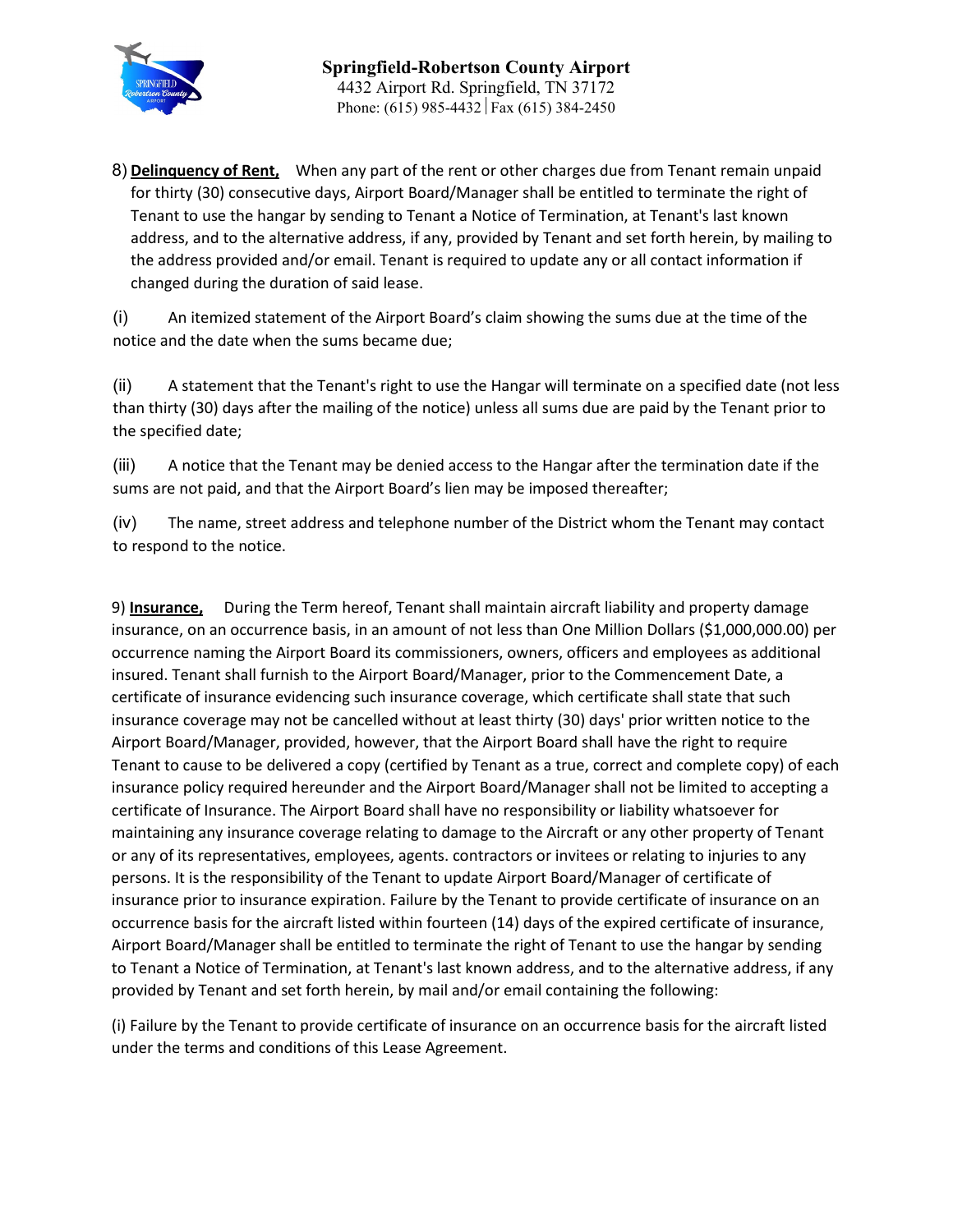

10) **Waiver of Certain Claims: Indemnity by Tenant,** Tenant releases the Airport Board, each of the Airport Board commissioners, owners, officers, representatives, employees, agents, contractors and invitees, from, and waives all claims for, any and all damages to person or property (including, without limitation, damages caused by water, wind, lightning, storm, snow, frost, steam, excessive heat or cold, sewerage, gas, odors or noise, or the bursting or leaking of pipes or plumbing fixtures, broken glass, sprinkling or air conditioning devices or equipment, or flooding) sustained by Tenant or by any other person or entity, resulting directly or indirectly from fire or other casually, cause or any existing or future condition, defect, matter or thing in or about the Airport, or from any equipment or appurtenance therein, or from any accident in or about the Airport, or from any act or neglect of any other Tenants or tenants at the Airport or of any other person or entity. If any damage to Hangar space/s, whether belonging to the Airport Board or to other Tenants of the Hangar space, results from any act or neglect of Tenant, or its representatives, employees, agents, contractors or invitees. Tenant shall be liable therefor, the Airport Board, at its option, may repair such damage and Tenant, upon demand by the Airport Board, shall reimburse the Airport Board for all costs of such repairs and damages. The Aircraft and all personal property belonging to Tenant, or its representatives, employees, agents, contractors or invitees, that is in the Hangar Space/s shall be there at the risk of Tenant such person or entity only and the Airport Board shall not be liable for damage thereto or theft or misappropriation thereof.

Tenant agrees to indemnify, defend and hold the Airport Board and each of the Airport Board commissioners, owners, officers and employees, harmless from and against any and all claims and liabilities, including, without limitation, reasonable attorneys' fees, from injuries to all persons and damage to or theft, misappropriation or loss of property occurring in or about the Airport or the Hangar Space arising from (i) Tenant's use of the Hangar Space. (ii) any activity, work or thing done, permitted or suffered by Tenant in or about the Airport or the Hangar Space, (iii) any breach or default on the part of Tenant in the performance of any covenant or Lease Agreement on the part of Tenant to be performed pursuant to the terms of this Lease Agreement, or (iv) any other act or omission of Tenant or its representatives, employees, agents, contractors or invitees.

11) **Risk of Loss, Tenant** bears all risk of loss or damage to any property stored in the Hangar. Airport Board will not provide insurance for any property stored in the Hangar and is not responsible for any damage to or loss of the stored property, whether caused by fire, water, earthquake, liquefaction, theft, terrorism, or any other risk. Tenant acknowledges that insurance is available from independent insurance companies to protect Tenant in the event of theft, damage, or destruction of the stored property.

12) **Remedies,** In the event of a breach of this Lease Agreement by Tenant, the Airport Board/ Manager may terminate this Lease Agreement by giving the Tenant written notice of such termination in which event this Lease Agreement shall terminate, and all right, title and interest of Tenant hereunder shall expire on the date stated in such notice. The Airport Board/Manager also may enforce the provisions of this Lease Agreement and may enforce and protect the rights of the Airport Board/Manager hereunder by a suit or suits in equity or at law for the specific performance of any covenant or Lease Agreement contained herein, or for the enforcement of any other appropriate legal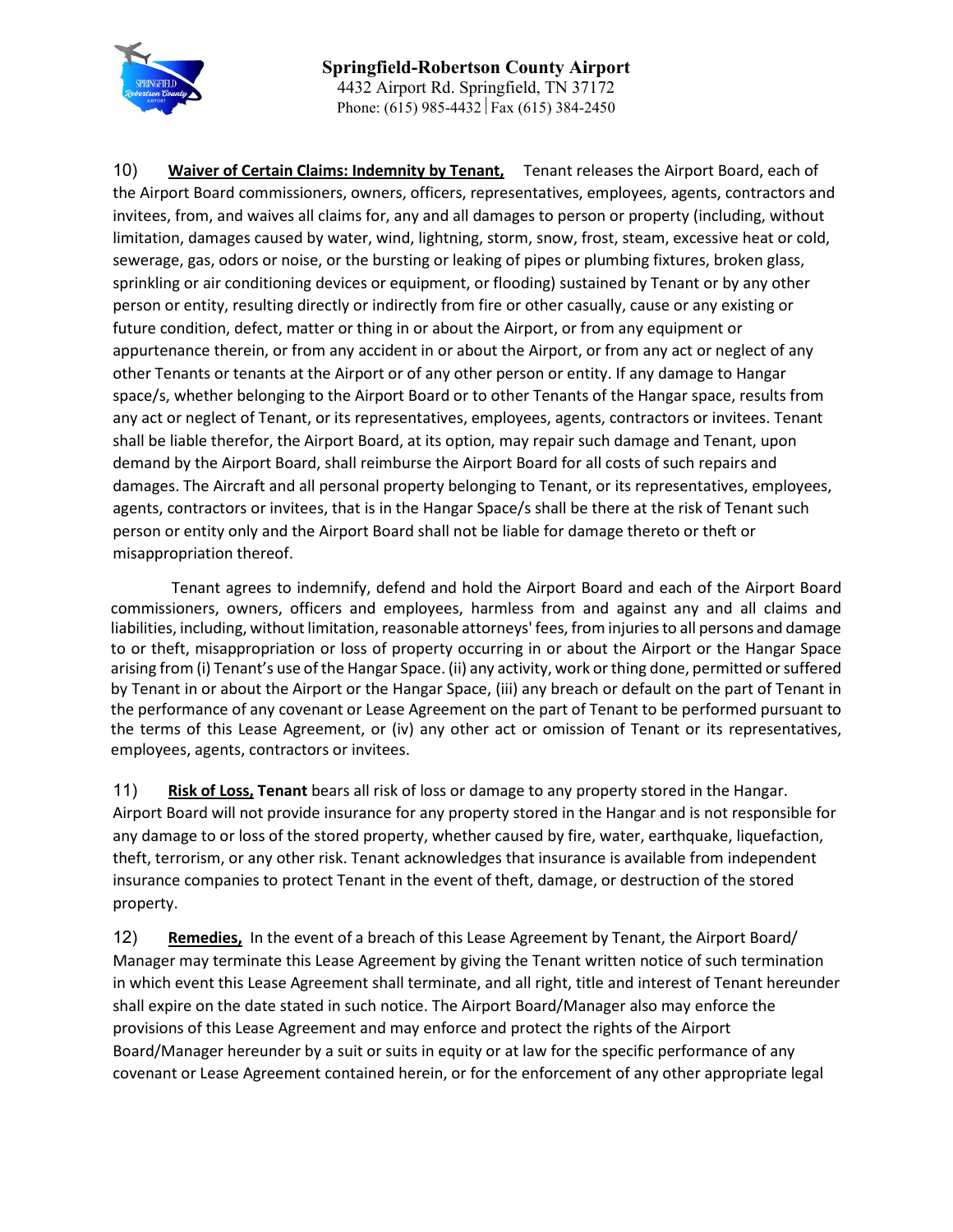

or equitable remedy, including, without limitation, recovery of all money due from Tenant under the provisions of this Lease Agreement.

Should the Tenant be in breach of this Lease Agreement and if the Tenant refuses to remove his aircraft from a leased hangar space and such refusal continues for sixty (60) days after demand to remove the aircraft, the Airport Board may cause such aircraft to be physically removed from the leased hangar space with no further liability to the Airport Board, Airport Board commissioners, owners, officers and employees for any damages for any reason. Additionally, the Tenant will be prorated hangar fees for day past the notice of termination during the sixty (60) day period.

Upon termination of this Lease Agreement, if Tenant has not restored the Hangar Space/s to the condition it was at the beginning of this Lease Agreement, the Airport Board may do so, and Tenant will be liable for such expense. Tenant shall pay all of the Airport Board's costs, charges and expenses, including, without limitation, reasonable attorneys' fees, incurred in enforcing Tenant's obligations under this Lease Agreement, incurred by the Airport Board in any action brought by the Airport Board/Manager or incurred by the Airport Board in any litigation, negotiation or transaction in which Tenant causes the Airport Board, without the Airport Board's fault, to become involved or concerned.

13) **Utilities,** the cost of electric service is included in the monthly rental fee provided there is no equipment being used on a permanent basis which would sustain a large electrical draw. Constant use of air conditioners, room healers, air compressors, etc. would result in .in additional fee being applied to your monthly rental fee.

14) **Damage or Destruction by Casualty,** If the Hangar Space/s is/are damaged by fire or other casualty and if such damage renders all or a substantial portion of the Hangar Space/s unusable for the purposes of this Lease Agreement, this Lease Agreement shall terminate from the time of such determination by the Airport Board/Manager or Tenant. In the event a tenant is displaced due to damage or destruction by casualty the Airport Board will make every reasonable attempt to place the tenant in another hangar until the damage is repaired.

15) **Non Waiver,** No waiver of any condition expressed in this Lease Agreement shall be implied by any neglect of the Airport Board/Manager to enforce any remedy on account of the violation of such condition whether or not such violation is continued or repeated subsequently, and no express waiver shall affect any condition other than the one specified in such waiver and that one only for the time and in the manner specifically staled.

16) **Brokers, Tenant** and the Airport Board/Manager each represents that it has not dealt with any broker in connection with this Lease Agreement and agrees to indemnify and hold the other party harmless from all damages, liabilities. Claims, losses, costs and expenses, including, without limitation, reasonable attorneys' fees, arising from any claims or demands of any broker or brokers or finders for any commission alleged to be due such broker or brokers or finders in connection with the negotiation of this Lease Agreement and based on any Lease Agreement or understanding with the indemnifying party.

17) **Hazardous Substances,** For purposes of this Lease Agreement, "Hazardous Material' means any substance or material that is or becomes regulated, defined or designated, by any federal, state or local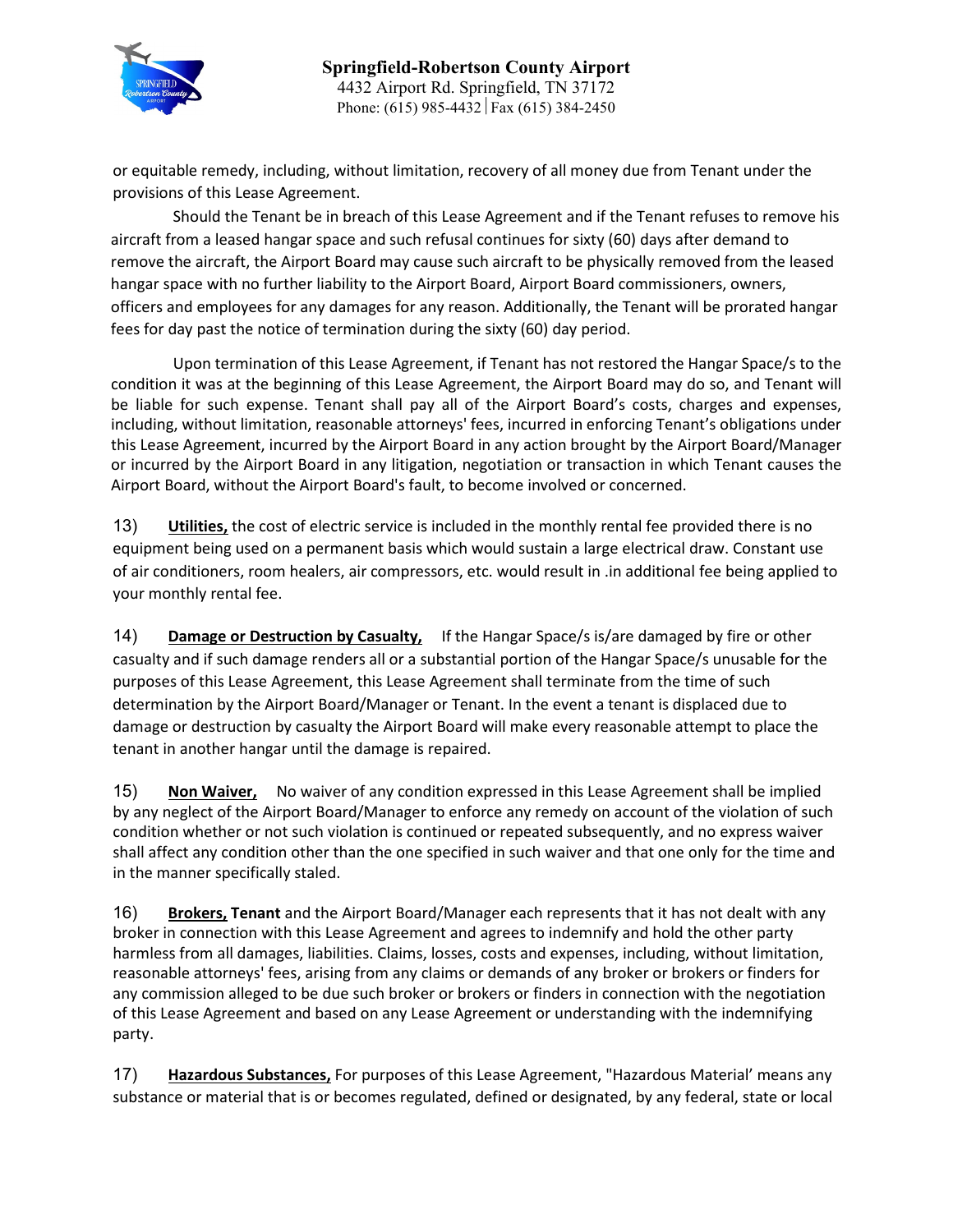

**Springfield-Robertson County Airport** 4432 Airport Rd. Springfield, TN 37172 Phone: (615) 985-4432 Fax (615) 384-2450

governmental authority, as hazardous, extremely hazardous, imminently hazardous, dangerous or toxic, or as a pollutant, contaminant or waste, and shall include, without limitation, oil and petroleum products and by-products and asbestos For purposes of this Lease Agreement. 'Environmental Laws" means any federal, state or local law, regulation, ordinance, code or rule relating to the emission, discharge, release or threatened release of a Hazardous Material, or relating to the manufacture, generation, processing, distribution, use, treatment, storage, transport or disposal of any Hazardous Material during the term. Tenant shall not and/or authorize any other person or entity to: (a) generate, maintain, manufacture, process, treat, transport, or abandon am Hazardous Material at, on, in or under the Hangar Space/s: or (b) cause or allow a release or spill of any Hazardous Material at, on, in or under the Hangar Space/s. Tenant agrees to comply, at its sole cost and expense, with all applicable Environmental Laws during the Term. Tenant shall indemnity defend and hold the Airport Board, and its commissioners, employees, officers, successors, assigns, representatives, agents, contractors and invitees, harmless from and against any and all damages, losses, liabilities, obligations, penalties, claims, proceedings, costs and expenses arising from, or attributable to, any breach by Tenant of its obligations under this Section 11. Tenant's obligations under this Section 11 shall survive the termination or expiration of this Lease Agreement.

18) **Title and Covenant Against Liens,** The Airport Boards interest in the Hangar Space is paramount and always shall he paramount to the rights or interest of Tenant and nothing contained in this Lease Agreement shall empower Tenant to do any act which can, shall or may encumber the interest of the Airport Board/Manger in the Hangar Space's. The Airport Board/ Manager shall have a lien on a derelict or abandoned aircraft for all unpaid fees and charges for the use of the airport by the aircraft and for all unpaid costs incurred by the Airport Board for the transportation, storage, and removal of the aircraft. Tenant covenants and agrees not to suffer or permit any lien (including, without limitation, those of mechanics or materialmen) to be placed upon or against the Hangar Space/s or against Tenant's interest hereunder and, in the case of any such lien attaching, to discharge such lien within ten (10) days after Tenant's receipt of written notice of the filing of such lien, at Tenant's sole cost and expense, either by the payment thereof or by bonding over such lien. Tenant has no authority or power to cause or permit any lien or encumbrance of any kind whatsoever, whether created by act of Tenant, operation of law or otherwise, to attach to or he placed upon the Hangar Space. If any such lien so attaches and Tenant fails to pay and remove the same within ten (10) days. the Airport Board/Manager, at its election, may pay and satisfy such lien and in such event the sums so paid by the Airport Board, with interest from the date of the Airport Board's payment thereof al the highest lawful rate of interest permitted to be charged by applicable law. shall be deemed to be an additional amount due and payable by Tenant at once without notice or demand.

19) **Maintenance**, Lessee and Lessor shall be responsible for maintenance and repairs to the Leased Premises as set forth below:

(i) Lessee shall be responsible to cover the cost of any repairs necessitated by the negligence or willful misconduct of the Lessee, its agents, employees, or guests. Such repairs shall be undertaken by the Lessor, and Lessee will be assessed the amount of the repairs and will be expected to immediately remit payment.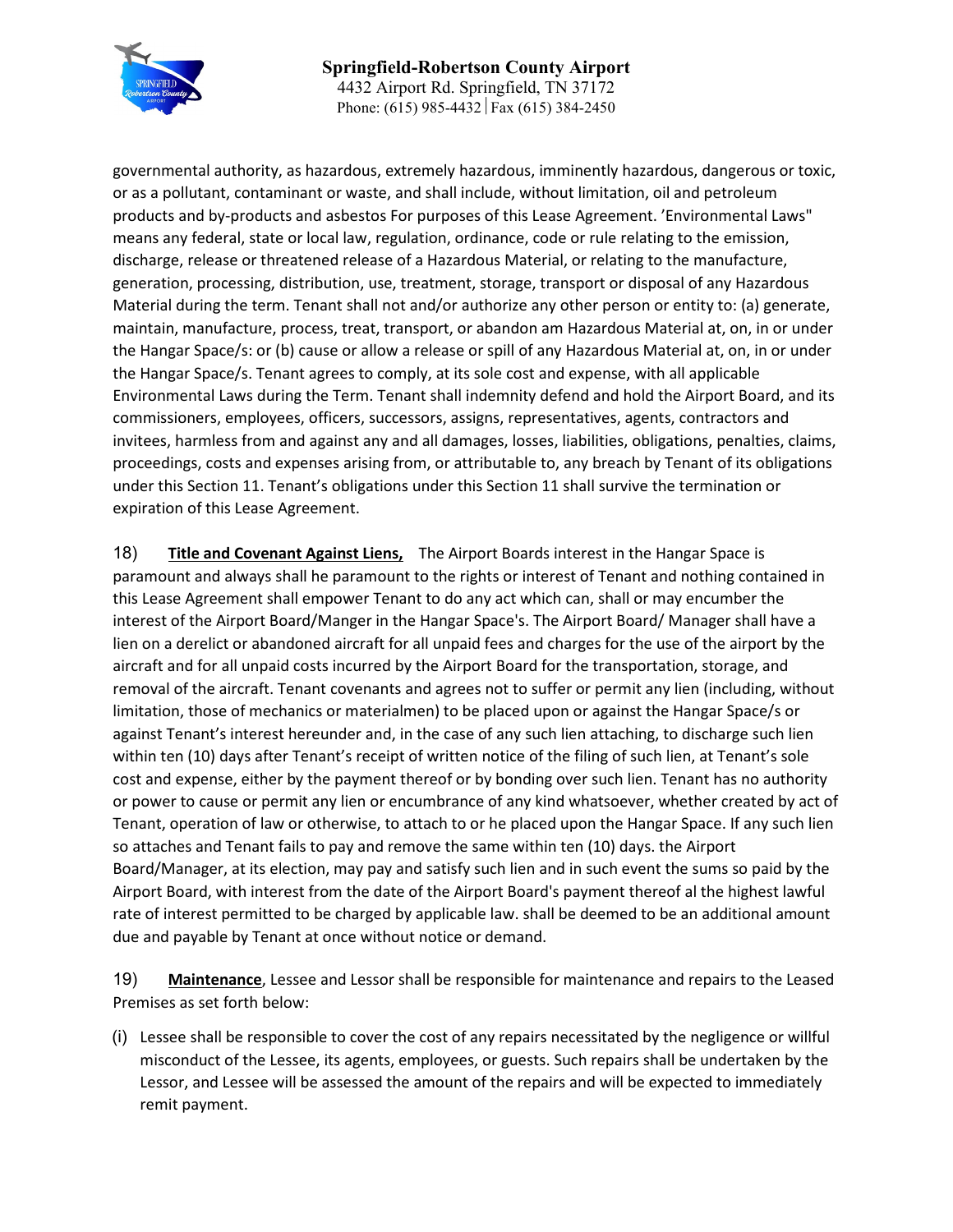

- (ii) General maintenance and repair of the Hangar, not caused by negligence or willful misconduct of the Lessee, its agents, employees, or guests, will be the responsibility of Lessor.
- (iii) If maintenance/repairs are the responsibility of the Lessee, rent shall not be abated during the period of maintenance/repairs.
- (iv) If maintenance/repairs are the responsibility of the Lessor, and damage or scope of repairs render the Leased Premises untenantable for a period of seven (7) days or more, Lessor shall make reasonable efforts to provide Lessee with space in an unoccupied area of the Hangar or a tie down space. Alternatively, the Lessee shall have the option to terminate this Lease Agreement by notifying the Lessor in writing of this election.

20) **Miscellaneous,** Tenant shall not sublease, assign, sell or transfer this hangar Lease Agreement in any way, its rights hereunder. No modification, waiver or amendment of this Lease Agreement or of any of its conditions or provisions shall be binding upon the Airport Board/Manager or Tenant unless approved in writing signed by the Airport Board/Manager and Tenant. The invalidity of any provision of this Lease Agreement shall not impair or affect in any manner the validity, enforceability or effect of the remainder of this Lease Agreement.

All understandings. permits and Lease Agreements, oral or written, previously made between the parties hereto relating to the subject matter hereof are merged into this Lease Agreement, which alone fully and completely expresses the Lease Agreement between the Airport Board/Manager and Tenant. When required by context, the singular shall include the plural and the neuter gender shall include a person, corporation, firm, association or other entity.

This Lease Agreement does not represent or constitute an estate in land or an interest in real property. The terms and provisions of this Lease Agreement shall be governed and construed in accordance with the laws of the State of Tennessee venue for any dispute is in Robertson County Tennessee. Each provision of this Lease Agreement shall be interpreted in such manner as to be effective and valid under applicable law but if any provision of this Lease Agreement shall be held to be void or invalid, the same shall not affect the remainder hereof, which shall he effective as though the void or invalid provision had not been contained herein.

If the Tenant sells the aircraft specified in the Grant of Use clause in this hangar Lease Agreement, the Tenant will have one hundred and twenty (120) days of which to occupy the hangar with an owned aircraft, proof of primary ownership/lease required. If no owned/leased aircraft is provided to the Airport Board/Manager within one hundred and twenty days (120) the hangar lease agreement is terminated and available for lease unless Tenant is in negotiations of replacement aircraft. Proof of negotiations must be submitted to the Airport Board/Manager for approval for extension.

21) **Notices,** All notices, approvals, consents, demands and other communications required by this Lease Agreement must be in writing to be effective and personally delivered or sent by certified United States Mail, postage prepaid, or by a recognized delivery service that provides registered and verifiable shipment or air bill tracking and delivery record, with costs prepaid, to the addresses set forth below.